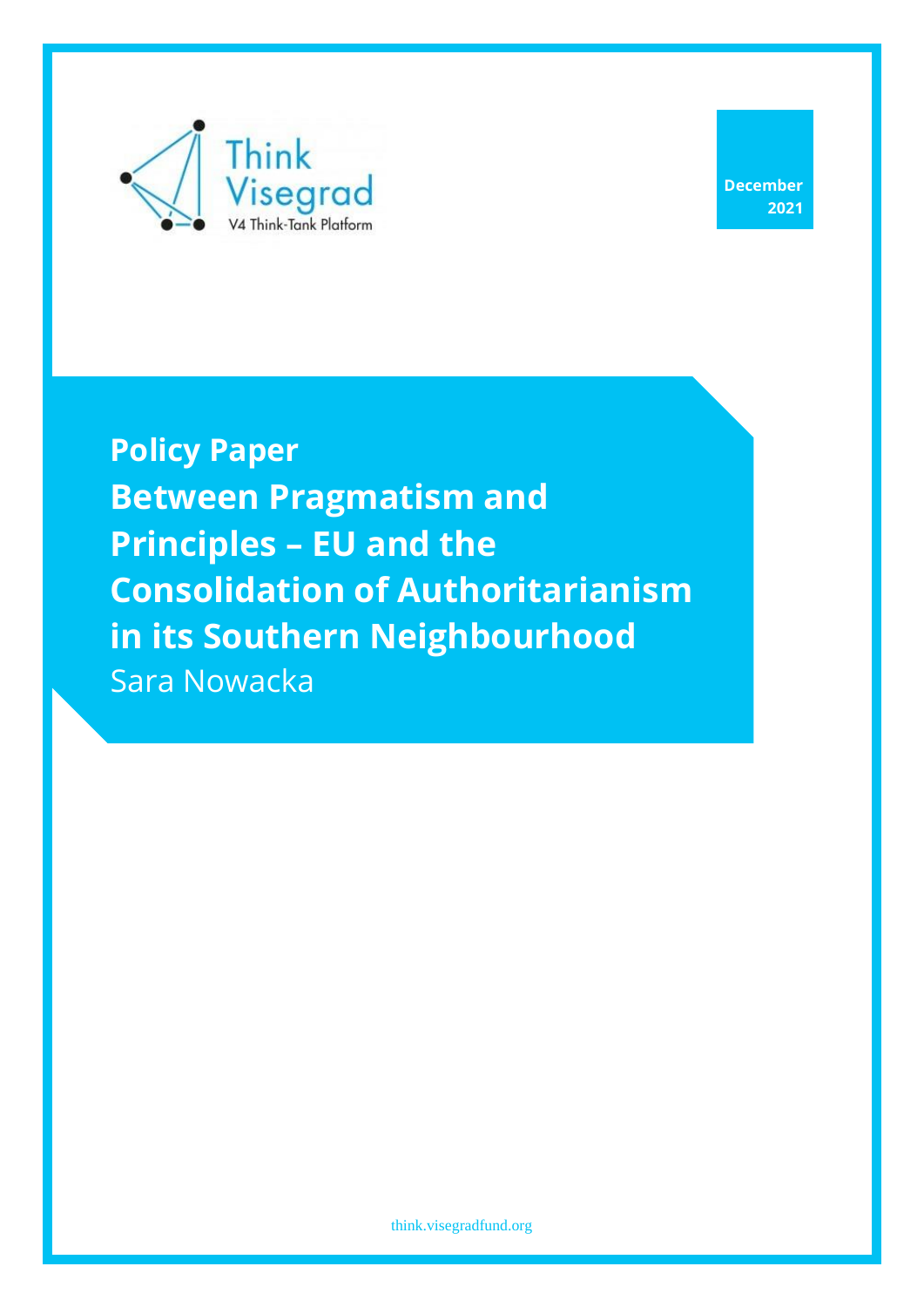

## Contents

### Abstract

The way the EU policy towards its southern neighbourhood was changing after the Arab spring emphasises efficiency of Arab leaders' consolidating authoritarian rule in the region. Although these autocrats are important EU partners in areas of security and migration, it is likely that their regional interventionism and increase in repressions will influence further destabilisation. To counter the challenges these autocrats' actions pose for the EU, it could develop a special kind of partnership for its reform-prone neighbours and acknowledge conflicting interests with some of Arab most powerful and authoritarian states.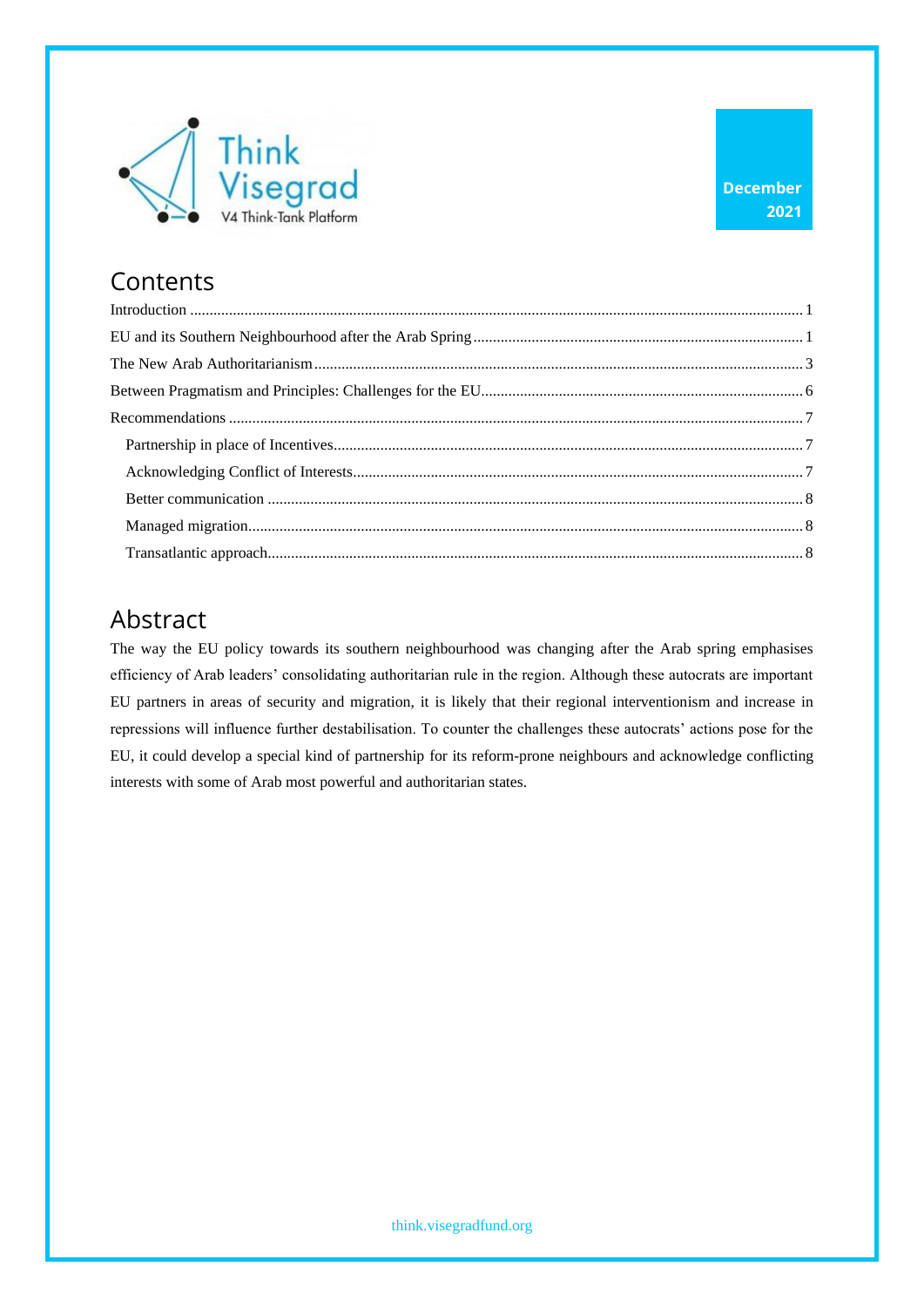

### <span id="page-2-0"></span>Introduction

The debate over whether it is pragmatism or principles that EU prioritises in its policy towards its southern neighbours was propelled together with the outbreak of the Arab spring and even more with the growing awareness that the mass protests were not able to bring expected change in the Arab world. The autocrats' unwillingness to give up their power not only caused havoc in the Middle East and North Africa (MENA), but also exacerbated the EU internal challenges. It caused the Union to distance itself from "deep democracy" goal<sup>i</sup> and focus on stabilisation. However, the dilemma of values vs. pragmatic interests seems to be far-fetched. A shift in the EU approach towards its neighbourhood was rather a reaction to changing conditions, and it is these conditions that should be studied as a main drive for ENP priorities<sup>ii</sup>. Therefore, it is important to establish whether the EU reaction towards changing conditions in its neighbourhood is adequate and can further realisation of EU interests in the region, rather than define its motivation.

First, the wave of mass pro-democratic movements and perspective for the regional systematic shift it brought, and secondly, the destabilisation and consolidation of authoritarianism in Arab states that followed, forced the EU to review its policy towards Union's southern neighbourhood. This was evidenced especially in the documents on European Neighbourhood Policy (ENP) published in 2011 – an enthusiastic reaction to the protests and initial regime changes – and 2015, when the EU had to adjust priorities of its politics towards the region as a response to lack of expected outcomes of its previous approach. The goal of democratising and transforming, as well as strengthening civil society, pursued according to a 2011 communique, was not abandoned, but lost its priority status. What replaced it was stability and resilience and idea of flexible tools' set, which could be adjusted to the specific country and regime. In the same time though the doubts concerning how the new approach challenges the EU role as a normative power emerged. Consequently, the questions appeared whether by implementing it the EU would not contribute to consolidation of autocracy, which will further destabilise the region and hence, the Union's borders.

# <span id="page-2-1"></span>EU and its Southern Neighbourhood after the Arab Spring

In March 2011, Catherine Ashton, the High Representative and Vice President of the EU Commission, in her joint communication highlighted that the EU had to more fiercely support "demand for political participation, dignity, freedom" and that its foreign policy should be based on "the respect of universal values and shared interests"iii. It was the foundation for setting a new approach towards its foreign partners with the strategy called "more for more". Its aim was to offer closer and more beneficial relationship with these states, who will more effectively proceed with political and economic reforms, widening social freedoms and opening the markets. The EU created packages of grants for the MENA region, i.e. €350 million as 2011-2012 SPRING grant, around €30 for Erasmus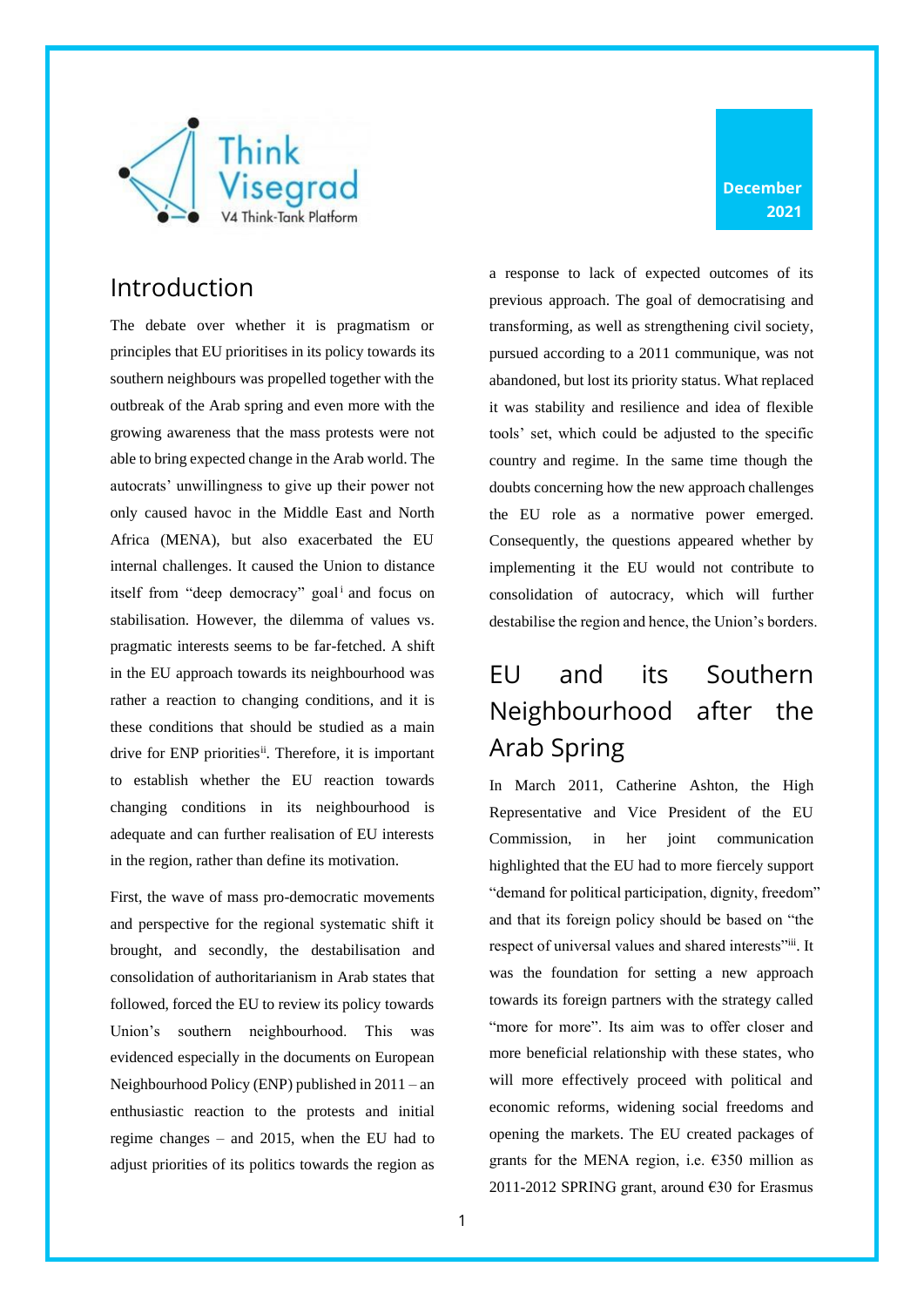

Mundus programme and up to  $\epsilon$ 2.5 billion from European Bank for Reconstruction and Developmentiv.

In the words of one of the EU Commission workers, in 2011 the EU narrative was also filled with it blaming itself for previous close relations with autocrats and not predicting the wave of protests born out of the societies' frustration<sup>v</sup>. The EU policy towards mass demonstration in Arab world was indeed reactive. However, the possibility of such a sudden regime changes was not taken into consideration by any state leader and virtually no experts and so, not only the EU, but Western states in general came rather unprepared for the new challenges in the region.

However, with time the EU politics remained reactive. Despite visible inefficiency and plundering of power by Mursi in Egypt, and in its consequence growing social discontent expressed in another wave of mass protests, it was only after Mursi was arrested in 2013 that Catharine Ashton visited the country (since her last visit in 2011) in a bid to cool tensions. There was also lack of political will for involvement in Syria - which came about with weak US leadership<sup>vi</sup> - where the EU failed to develop an approach to the conflict that would ensure Union's influence in the process of its resolving. At the same time, the Tunisian economy was gradually collapsing, which was evidenced in the popular discontent on the streets, which also remained unaddressed be the EU, despite perceiving Tunisia as the "bonne élève" since its democratic transition after the Arab spring<sup>vii</sup>. Even in the face of the new protests in the Arab world in 2019, the EU reacted mostly with no more than EU Parliament resolutions.

Until releasing the Reflection on ENP in 2015, the documents on ENP assumed that the EU can offer the most appealing socio-political and economic model to its neighbours, and, therefore, they were based on the patronising approach and assumption of asymmetry in relations. The policy was to offer some financial support which was supposed to assist ENP countries in their road towards falling under the umbrella of democratic "circle of friends" of the EU, with free-market economies and liberal rules of social conduct.

The document from 2015 – revision on the ENP changed this approach by distancing the EU from its democratising plans. It acknowledged growing instability in the southern Mediterranean and its aftermath in the form of the increase of irregular migrants traveling to the EU<sup>viii</sup>. Migration indeed became one of the central issues for the relations between the EU and its neighbours, as it was also a matter that created major internal problems for the EU.

In place of "deep democracy" the accent was rather put on stability and security and "differentiation" in the sense of adjusting policy measures to sociopolitical conditions in a given country. The new ENP was to be more adequate to the situation on the ground in the deeply destabilised MENA and its securitisation was able to bring just that. With it however, as well as with the differentiation policy, the EU also deconstructed its image as an actor able to transform the politics in its neighbourhood<sup>ix</sup>. The idea of differentiating both – goals and tools in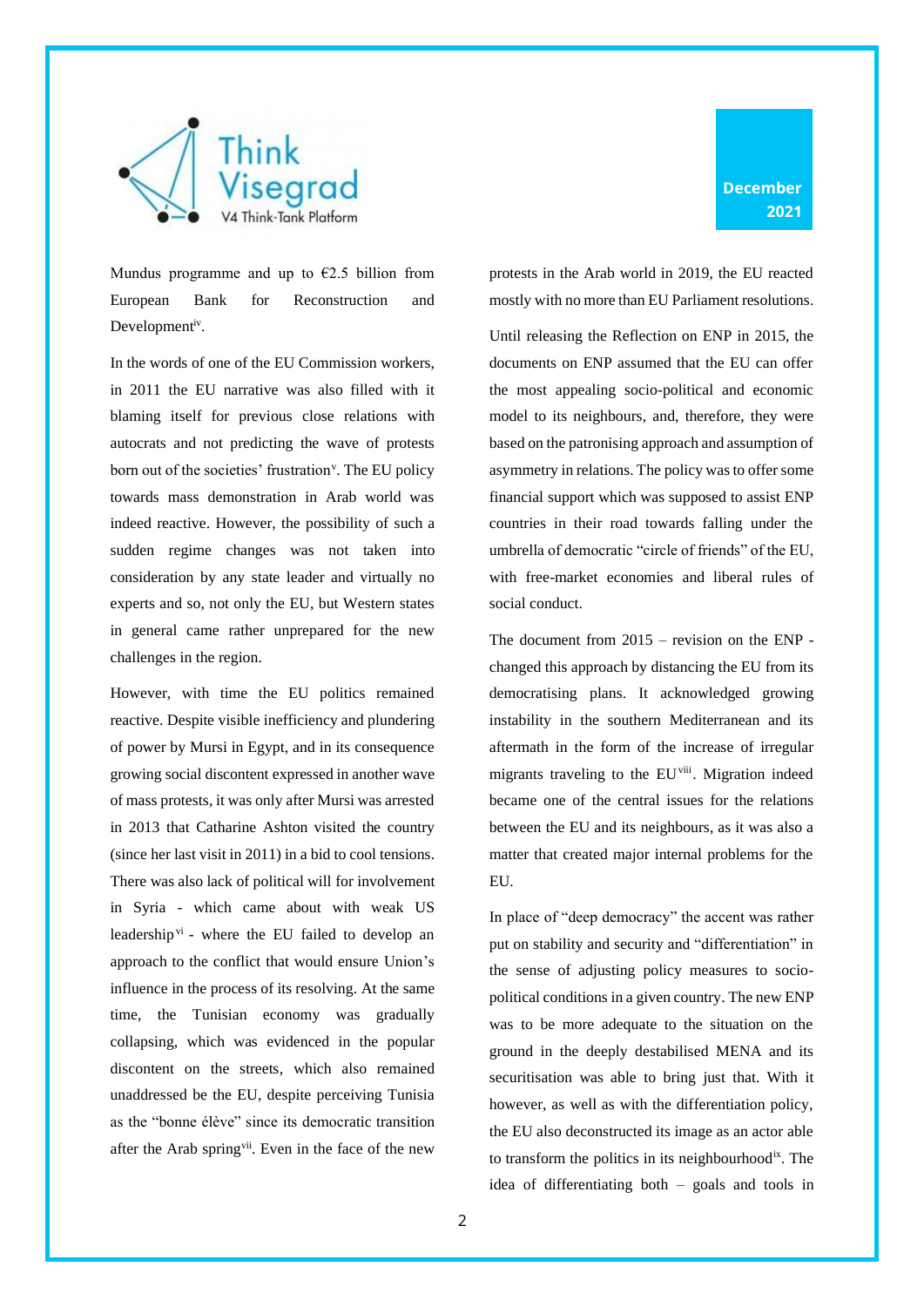

relations with the neighbourhood –was without a doubt positively received by Arab dictators, who found it playing into their narrative that MENA does not need democracy to prosper<sup>x</sup>.

But it was the most recent document referring to the EU's relation with its Southern neighbours – The New Agenda for the Mediterranean – that gathered the most positive reactions among regional leaders, despite that there was no consultation with them (contrary to the 2015 reflection) prior to its publication<sup>xi</sup>. The New Agenda, published in the beginning of 2021, although still mentions human rights and the rule of law, prioritises "new economic and investment plan"xii. It is indeed in the context of economy that solutions for other issues pertaining to the region are framed. Within the framework of the New Agenda, the EC plans to mobilise up to  $\epsilon$ 7 billion under the Neighbourhood, Development and International Cooperation Instrument (NDICI) and support up to  $\epsilon$ 30 billion of investments. The document refers to the problems of youth, unemployment, unfriendly business environment (and with it – the lack of security for financial interests of the European entrepreneurs), and – what seems to be another priority for the new partnership – green transformation. The 2011 "more for more" assumption was replaced by "incentive mechanism" as a part of NDICI, which excludes conditionality from the instruments adopted under the New Partnership for the Mediterranean.

In the same time the NDICI itself prioritises stability over democracy and human rights. In the same time, it defines cooperation on migration and economic reforms among the indicators, on which the incentive mechanism is based, which is another factor deciding on decreasing significance of political reforms as EU goal in its neighbourhood xiii. Moreover, emphasis on migration in the security context became a leverage in the hands of Arab leaders to gain financial support from the EU<sup>xiv</sup>.

**December 2021**

# <span id="page-4-0"></span>The New Arab Authoritarianism

Although the Arab states of the EU southern neighbourhood consist of Algeria, Egypt, Jordan, Lebanon, Libya, Morocco, Palestine, Syria, and Tunisia, for analysing how the situation in the region was evolving, it is crucial to consider also regional politics of rich Gulf States. Rich Arab monarchies located in the Gulf managed to take over the role of dominant actors in relation between Western countries and Arab world with the destabilisation of, sequentially, Iraq, Syria, and for a short period of  $time - Egypt^{xy}$ . Throughout the last decade it is their interests that are able to decide how the relations between regional states evolve. With that, these interests are increasingly important in the context of the EU politics and goals in its southern neighbourhood.

The changes in the EU policy towards its Southern neighbours are, among other things, an expression of successive adjustment of Arab authoritarian leaders to regional and international reality, contrary to the decline of European influence<sup>xvi</sup>. The Arab Spring democratic movements emerged with the growing popularity of Islamist parties. The most important of them were those linked to the Muslim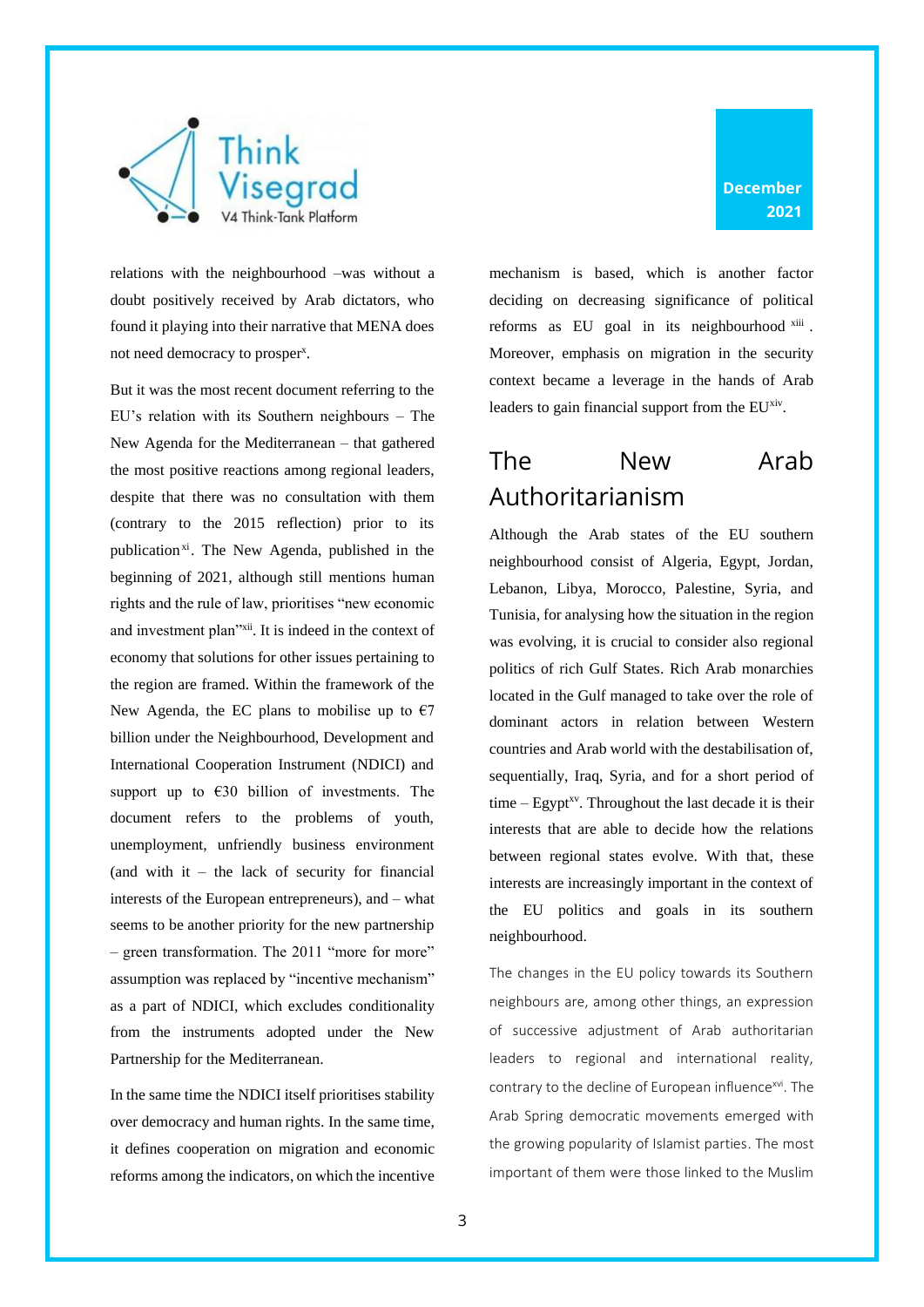

Brotherhood (MB), which posed a threat to dictators in Egypt and countries of the Persian Gulf and had the greatest chance of seizing power. When this threat became realistic after the MB overtook power in Egypt and Tunisia, the Gulf states, especially Saudi Arabia and the UAE, decided to increase their involvement in regional affairs. After the society's disappointment led in 2012 to another wave of protests against the new Egyptian president – related to the MB Muhammad Mursi - UAE and Saudi Arabia offered their support for the military, when it regained control over the state from Islamists.

This regional interventionism is one of the pillars of the Arab authoritarianism after the Arab spring. The authoritarian leaders, in the face of the lack of other forms confirming social legitimacy for their power, seek both – threats and ways for their power to survive – in the foreign politics. Together with Egypt, UAE and Saudi Arabia became involved in Libya, supporting General Khalifa Haftar, who fought against the forces of the internationally recognised government of Fayez Sarraj – also associated with the MB. Their involvement in Libya was contradicting the EU's interests and exposed it to major obstacles for successful realisation of its project IRINI. IRINI, with the annual cost around €10 billion, was established to support the implementation of the UN embargo on arms supplies to Libya. However, from April 2019 to June 2020, about 6,200 tonnes of weapons and ammunition were imported into Libya from Emirates bases, and by April 2020, the UAE carried out more than 850 attacks in Libya using drones and aviation. The destabilisation of Libya led to smuggling networks development in the country. This in turn contributed to the record number of irregular immigrants (more than 181,000 people) arriving in Italy in 2016 through the so-called Central-Mediterranean route, which exposed the EU to further costs related to preventing irregular migration<sup>xvii</sup>.

Moreover, after the democratic transformation in Tunisia, the authorities of the UAE and Saudi Arabia hindered entering that state's territory for their citizens. The political elite of the UAE maintained close relations with the Tunisian Free Destourian Party, whose members collaborated with the former regime and criticised Tunisian democratisation, blaming the moderate Islamist party al-Nahda for the country's economic problems. Arab autocrats equate fighting Islamist groups with countering terrorism and preventing further regional destabilisation, justifying their repression of MB supporters. Thus, the EU focus on security in its southern neighbourhood plays into the autocrats' narrative, as it helps legitimise their interventions, framed as actions taken against those who threaten the stability of the EU borders.

Another pillar of Arab autocrats' narrative is the rhetoric that prosperity and economic development do not require democratisation. It is to be supported by innovative "mega-investments" ("New Cairo", "NEOM" in Saudi Arabia, or "Masdar City" in the UAE). The aim of these projects is to prove that the shortened decision-making process in authoritarian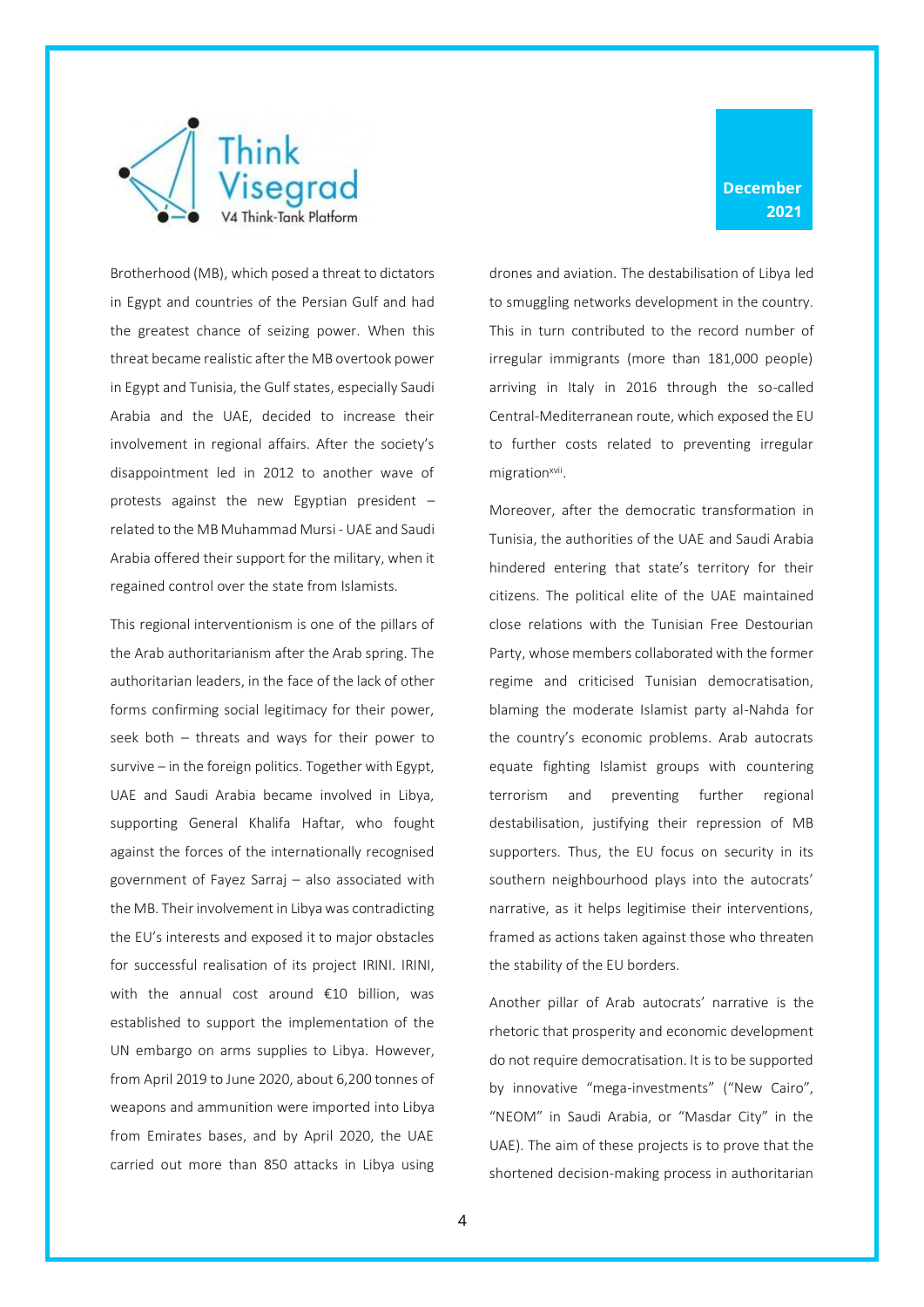

systems allows for quicker and more effective reaction to economic and social challenges than in the democracies. Simultaneously, these investments are advertised as innovative, low-carbon intensive, supporting countries' transformation towards more green economy. The development strategies (like Egypt Vision 2030) are connected to realisation of sustainable development goals, creating more business-friendly and innovative environment and green transitions. These strategies aim at proving that the climate change and SDGs are one of the priorities in autocrats' agenda and attract external resources for lucrative, development projects, which in authoritarian states are often conducted by companies or organisations close to the regimes (i.e. in Egypt the military controls and owns much of the country's economy xviii). The effectiveness of this approach is envisioned not only in the New Agenda for the Mediterranean economic priorities, but also in the EU member states cooperation with southern neighbourhood countries. I.e. in June 2020 France's Minister of Finance Bruno La Maire signed agreements on aid and investments in Egypt worth €3.8 bilion as part of strengthening of economic cooperation between the two countries.

Autocrats also use the argument of economic development and investment opportunities against the EU interests and its position as a normative power. Since 2018, Arab autocrats (with an exception of Qatar) aim at normalising relations with the regime of Bashar al-Assad. They criticise western powers for maintaining the sanctions against the regime. They blame the sanctions for preventing their potential investments, which would, ac they claim, improve Syrians' life conditions. The EU cannot accept the authority of Syrian president and his elites who committed war crimes and crimes against humanity and stay unpunished. However, with the Arab autocrats' narrative that their investments could help in facilitating Syrian refugees' returns, it is likely that some of the member states, like Greece, will normalise their relations with Assad.

Lastly, Arab dictators are diversifying their foreign relations to prevent the EU from conditioning its financial support on democratic reforms, thus decreasing the asymmetry in relations. They tighten economic cooperation with China, and security cooperation with Russia. The former provides the Arab leaders with an attractive development model, which does not include increasing the levels of freedom for their citizens and yet represents successful economic advancement. Contrary to the EU, China is not interested in changing the relations between state and society of its partners, whereas it assumes that strong authoritarian leaders are the most capable of maintaining stability and prosperity in the region, which is in accordance of Arab leaders' narrative<sup>xix</sup>.

Although the economic cooperation with China is growing, especially in the context of the Belt and Road initiative, the EU still has a significant leverage in trade with all of its southern neighbours  $^{xx}$ . Cooperation with the EU remains more important also in the context of innovations, knowledge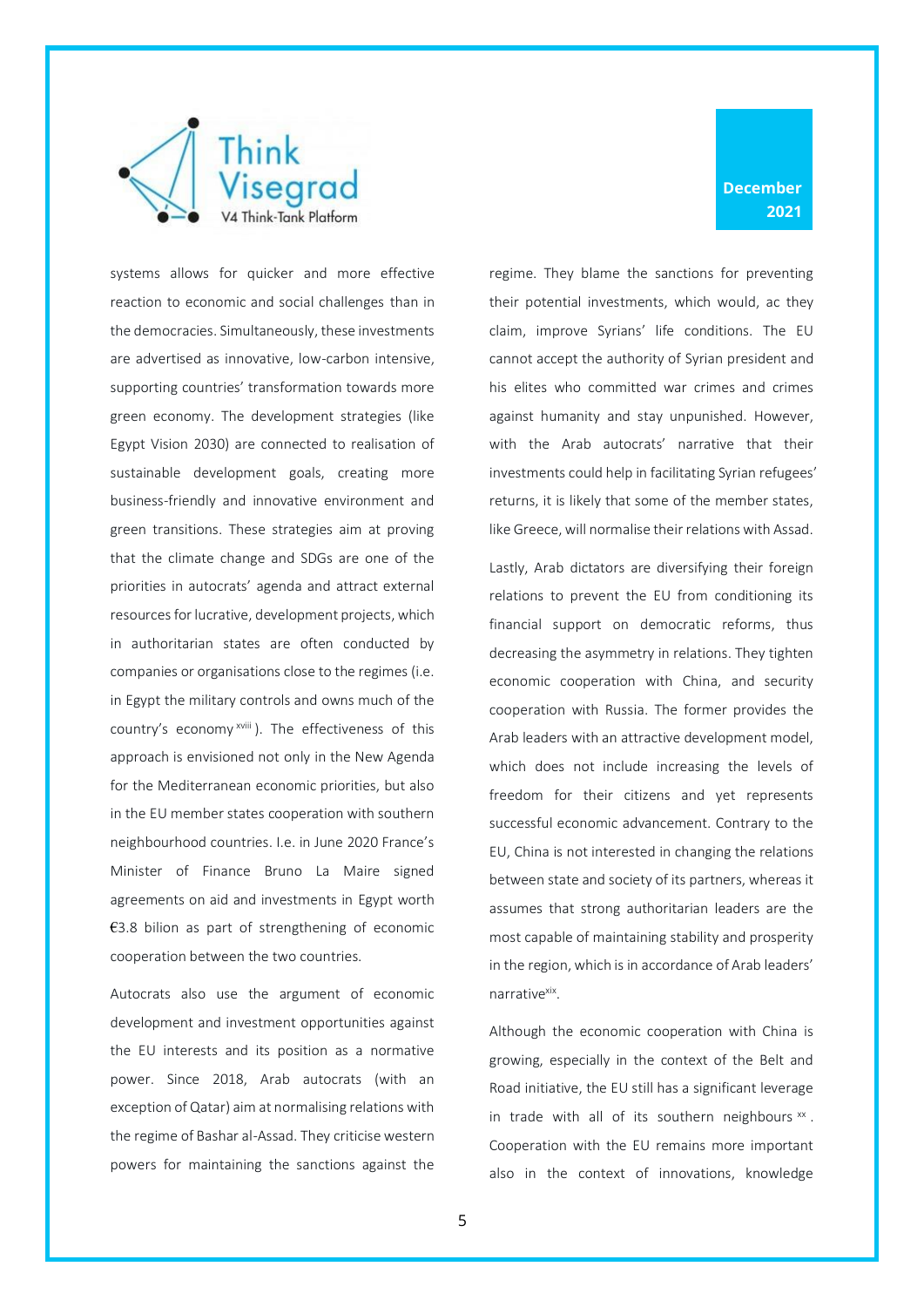

transfer and green transformation for Arab states. Nevertheless, this leverage is not communicated efficiently<sup>xxi</sup>. In a 2017 survey, less than a third of respondents from 6 Arab states (five in the EU southern neighbourhood and Iraq) were aware of any EU development assistance to their country. In the same study, after being asked an open question with which country respondents would want their own country to have stronger relations, they named 58 states, and only 7% of respondents nominated an EU member statexxii. At the same time, according to Arab Barometer study from 2021, among the respondents from Jordan, Tunisia, Morocco and Egypt 70%, 63%, 49% and 30% respectively said they would prefer their country to have stronger economic relations with China<sup>xxiii</sup>.

# <span id="page-7-0"></span>Between Pragmatism and Principles: Challenges for the EU

The way the EU framed its policy towards southern neighbours since the Arab spring intensified the debate whether its approach towards the Arab world is based on EU values or rather its interests. However, the changes in the ENP and approach towards the Arab neighbours since 2011 should rather be regarded in terms of defending EU's influence in the region by shifting from focus on end results to the socio-political processes on the ground. Nevertheless, in the words of one expert – the influence should by a mean leading to achieving the goal, not the goal itself<sup>xxiv</sup>.

Achieving stability and prosperity in the region is and should be the final assumption of the EU policy towards southern neighbourhood. The way its approach is framed now is helping Arab autocrat legitimise their anti-democratic politics and regional involvement, and therefore – consolidation of authoritarianism in the Arab neighbourhood. This can increase stability in the region in the short term, but, as evidenced in the mass protests from 2019 and 2020, the Arab spring was a breakthrough in the way Arab societies express their discontent against dictators, and therefore, in the longer perspective consolidation of authoritarianism will lead to further destabilisation. Since Tunisian president Kais Said suspended parliament, dismissed the Prime Minister and closed some of the media stations in July 2021, Tunisians regularly organise mass protests against this backsliding into authoritarianism he initiated.

Additionally, so far Arab autocrats' regional interventionism rather influenced destabilising processes in the southern neighbourhood, like in the case of Libya, which threatened the safety of the EU borders and exacerbated the numbers of migrants trying to reach Europe. In view of major regional authoritarian actors like the UAE or Egypt support for Tunisian president actions, the EU should be carefully assessing their influence in this country. The ambition of fighting even the moderate Islamist groups in the Arab world leads to the radicalisation of some of the religious Arab communities, which unable to realise their political aspirations tend to join jihadi groups<sup>xxv</sup>.

Decreasing support for political reforms in the Southern Neighbourhood threatens effectiveness of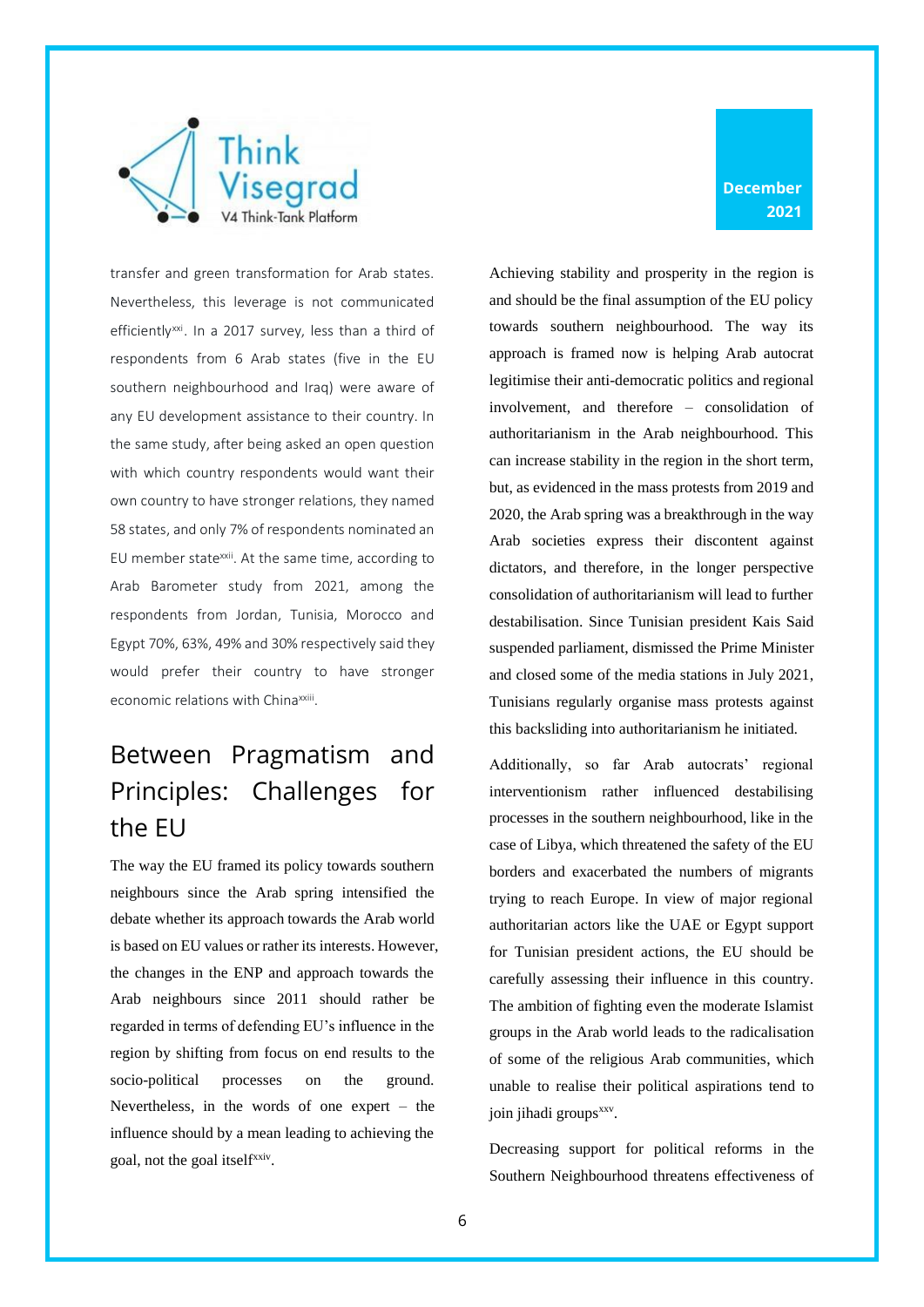

the projects supported from the EU budget. In the EC document on Budget Support from 2020 - *Under the European neighbourhood policy, the EU works with its southern and eastern neighbours to foster stabilisation, security and prosperity* xxvi *.* The document also highlights the growth of both – economic and political – risk factors for the realisation of projects conducted within the budget. In 2020, the risk level for southern neighbourhood was higher than the average level for all regions included. Although the document explains it with inclusion of new countries, some of which do not receive budget support (Lebanon, Algeria), it also stipulates that risk factors are connected to bigger challenges to human rights and democracy.

Providing bigger legitimacy for authoritarian leaders through the securitisation of ENP and prioritising investments and economic cooperation in the New Agenda for the Mediterranean contribute to undermining the normative power of the EU. Not only is this taking place through simply weakening the democratisation narrative, but through validating Arab leaders' claims that the EU is partially responsible for the struggling of inhabitants of Syria. Their rhetoric exposes the EU on critics, endanger its internal coherence and consistency with the US. Additionally, emphasising economic cooperation over political reforms proves dictators' narrative about the importance of their ability to adjust faster to changing financial conditions more valid.

### <span id="page-8-1"></span><span id="page-8-0"></span>Recommendations Partnership in place of Incentives

The lack of proactive approach towards issues in its direct neighbourhood, created space for other countries stronger involvement in regional issues. Despite positive reception of Arab protests and supporting their outcome, the ENP from 2011 lacked a concrete form of partnership offered for those neighbourhood countries, which will be more prone to democratise xxvii . Although the EU provided Tunisia with financial and political support, what was missing was an offer of something between the membership and simply an important neighbour<sup>xxviii</sup>. Now there is no Arab state that would be close to Tunisian achievements and status from before July 2021, however creating a new form of relation for the most important and democratising neighbours could give the EU partners a perspective of partnership in place of protectionist treatment.

### <span id="page-8-2"></span>Acknowledging Conflict of Interests

The securitisation of the ENP and emphasis on economy alleviated the meaning of the partnership between the Union and those Arab states who more fiercely involved in regional conflicts. Not only does it not bring more stabilisation to the region, but also provides legitimacy for their narrative, defying the EU normative power. So far, the EU is perceiving those states – the UAE and Saudi Arabia – as the most important partners when it comes to security<sup>xxix</sup>, which overshadows their role as the EU competitors in its southern neighbourhood. Isolating leaders of these countries would not be in the EU interest, but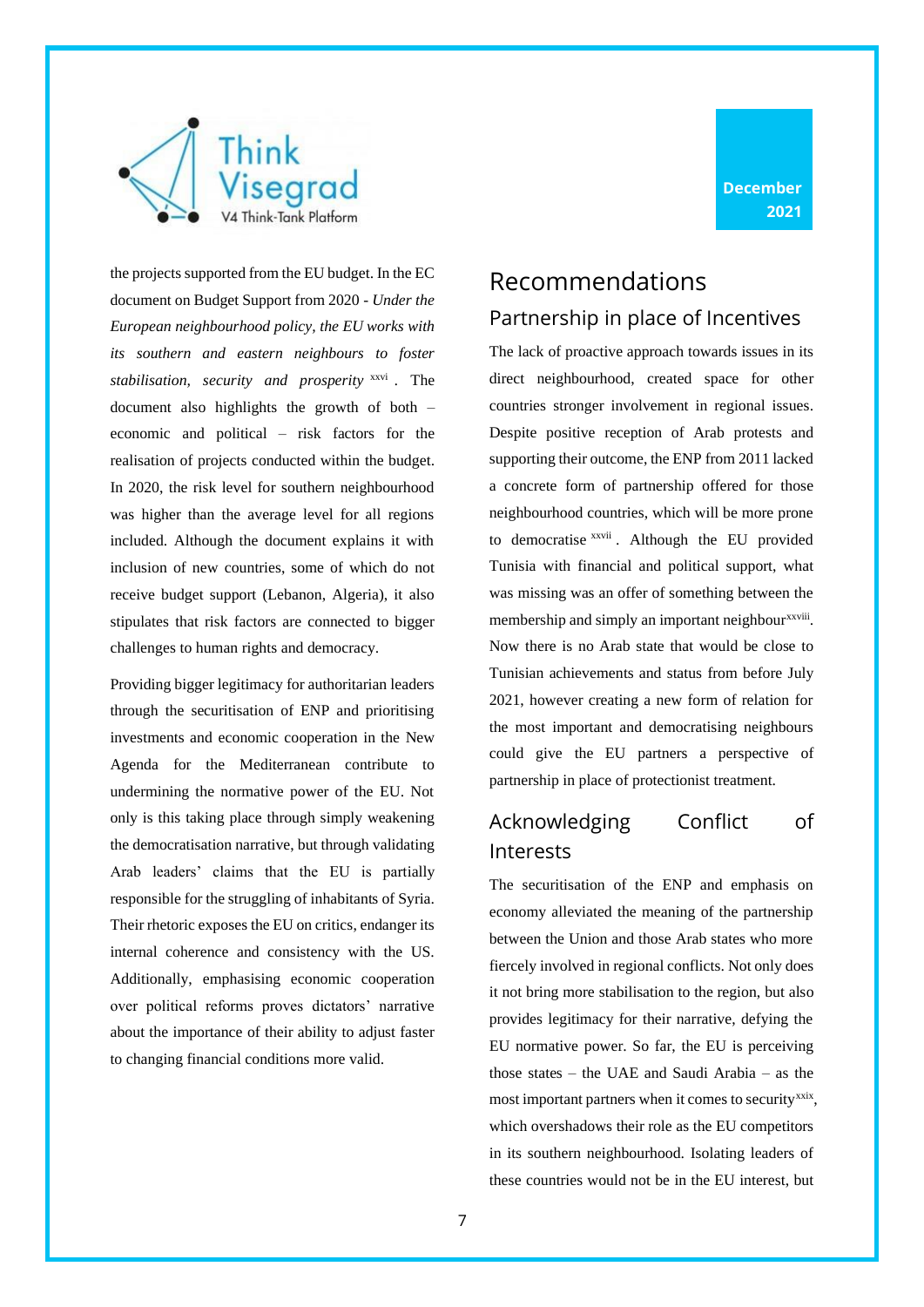

it should consider addressing the threats deriving from their interventionist policy towards the Union's southern neighbours. One way EU could do that is through developing a strategy and appointing special representative for the Persian Gulf<sup>xxx</sup>.

#### <span id="page-9-0"></span>Better communication

The EU could also invest more in communicating its role in development aid and sharing know-how with civil society organisations. As shown in the research citizens of Arab states do not recognise the scope of EU's financial and socio-political support. Therefore, the EU could increase requirements on organisations implementing projects it supports regarding information about the funding sources. As most of the EU projects is located in the capital cities, it should also consider involving more in the rural areas of the southern neighbourhood countries.

#### <span id="page-9-1"></span>Managed migration

Focusing on preventing the migration from the southern neighbourhood to the EU is another argument with which autocrats' argument in favour of their role in protecting the EU against the consequences of instability in the region. They use migration to get both – financial and political support from the EU. To hamper using this narrative and in the same time limit the activity of smugglers, Member States should better facilitate legal migration for Arab populations<sup>xxxi</sup>. Considering the widening demographic gaps and demand on European markets for workers, EU states could increase the number of temporary working visas issued to the citizens of Arab states or try to encourage those with higher education to apply for

the so-called Blue Card - a visa system for qualified people.

#### <span id="page-9-2"></span>Transatlantic approach

Taking into account the strategy of Arab autocrats, European leaders, even applying a more restrictive approach to the incentive-based mechanism in terms of democratisation, are not in a position to effectively exert pressure on them. However, in the view of growing Chinese and Russian influence in the region and considering the US critical approach to those two countries, the EU could initiate the transatlantic approach towards the consolidation of authoritarianism in the region.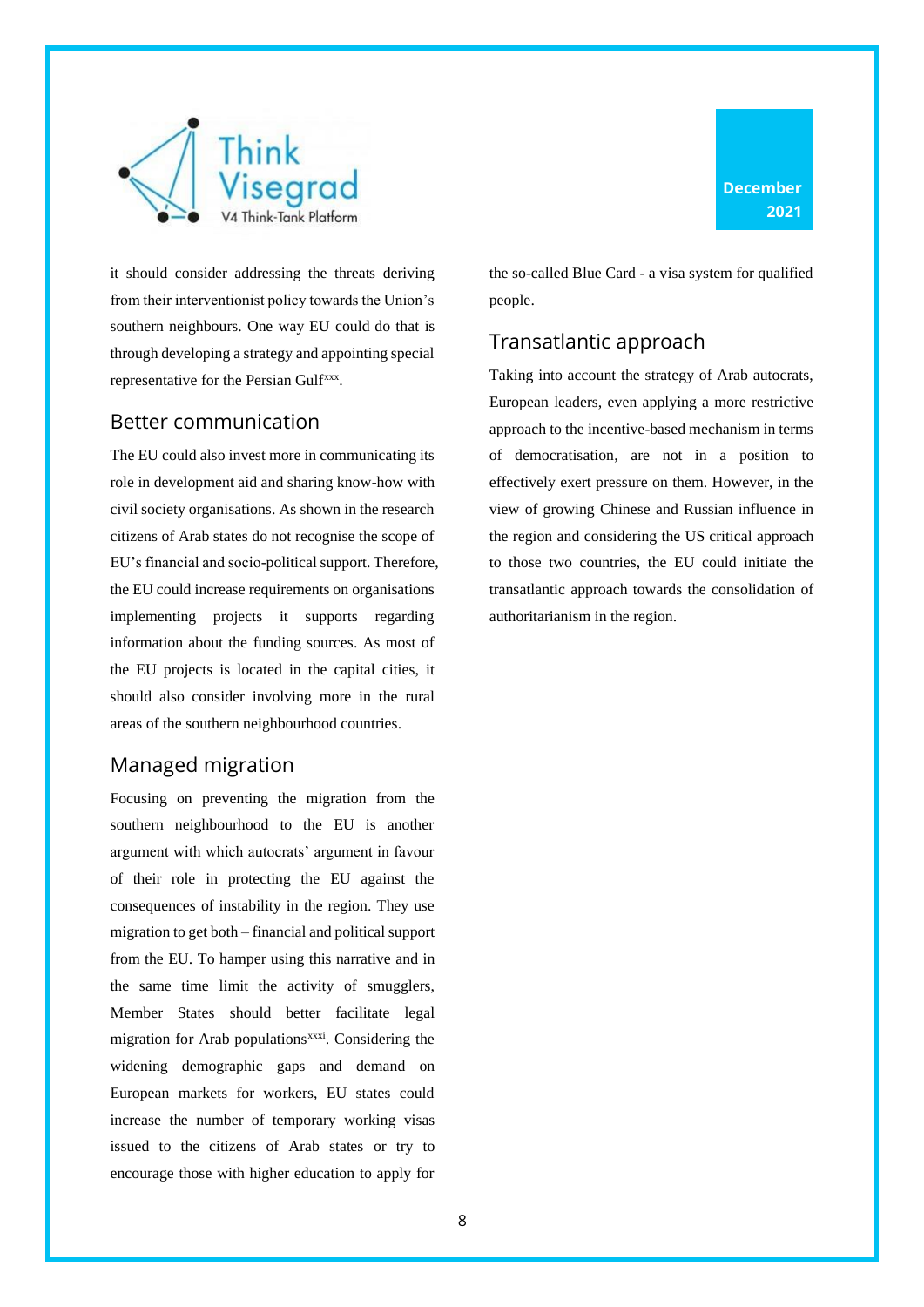

# **About the author**

**Sara Nowacka:** Analyst specializing in the Arabic countries in the Middle East and Africa programme. In 2018 she obtained M.A. degree in Arabic studies from Philological Department of the Jagiellonian University in Poland. Senior Fellow of Humanity in Action, which is an international organization promoting democratic values among youth. She published for "Tygodnik Powszechny" - a weekly magazine focusing on social and cultural issues. Fluent in Polish, English and Arabic.

iii EU Commission, 2011.

- viii European Commission, 2015.
- ix Cianciara, *The Politics…,* 57-62.

<sup>x</sup> Urlich Speck, "EU Faces Tough Choices in the Neighbourhood", EU Observer, 18.05.2015, https://euobserver.com/opinion/128728

xi Interview with an employee of European Commission.





This policy paper was produced within the Think Visegrad in Brussels Fellowship programme.

Think Visegrad – V4 Think Tank Platform is a **network for structured dialog** on issues of strategic regional importance. The network analyses key issues for the Visegrad Group, and provides recommendations to the governments of V4 countries, the annual presidencies of the group, and the International Visegrad Fund.

For more information about Think Visegrad and its members visit [www.thinkvisegrad.org](http://www.thinkvisegrad.org/) .

*The European Commission support for the production of this publication*  does not constitute an endorsement of the contents which reflects the *views only of the authors, and the Commission cannot be held responsible for any use which may be made of the information contained therein.*



Co-funded by the **Europe for Citizens Programme** of the European Union

<sup>i</sup> European Commission, 2011.

ii Agnieszka Cianciara, *The Politics of the European Neighbourhood Policy,* (New York, Routledge, 2020), 11.

iv Ibidem.

v Interview with an employee of the European Commission.

vi Interview with an employee of the European Commission.

vii Interview with an employee of the European Commission.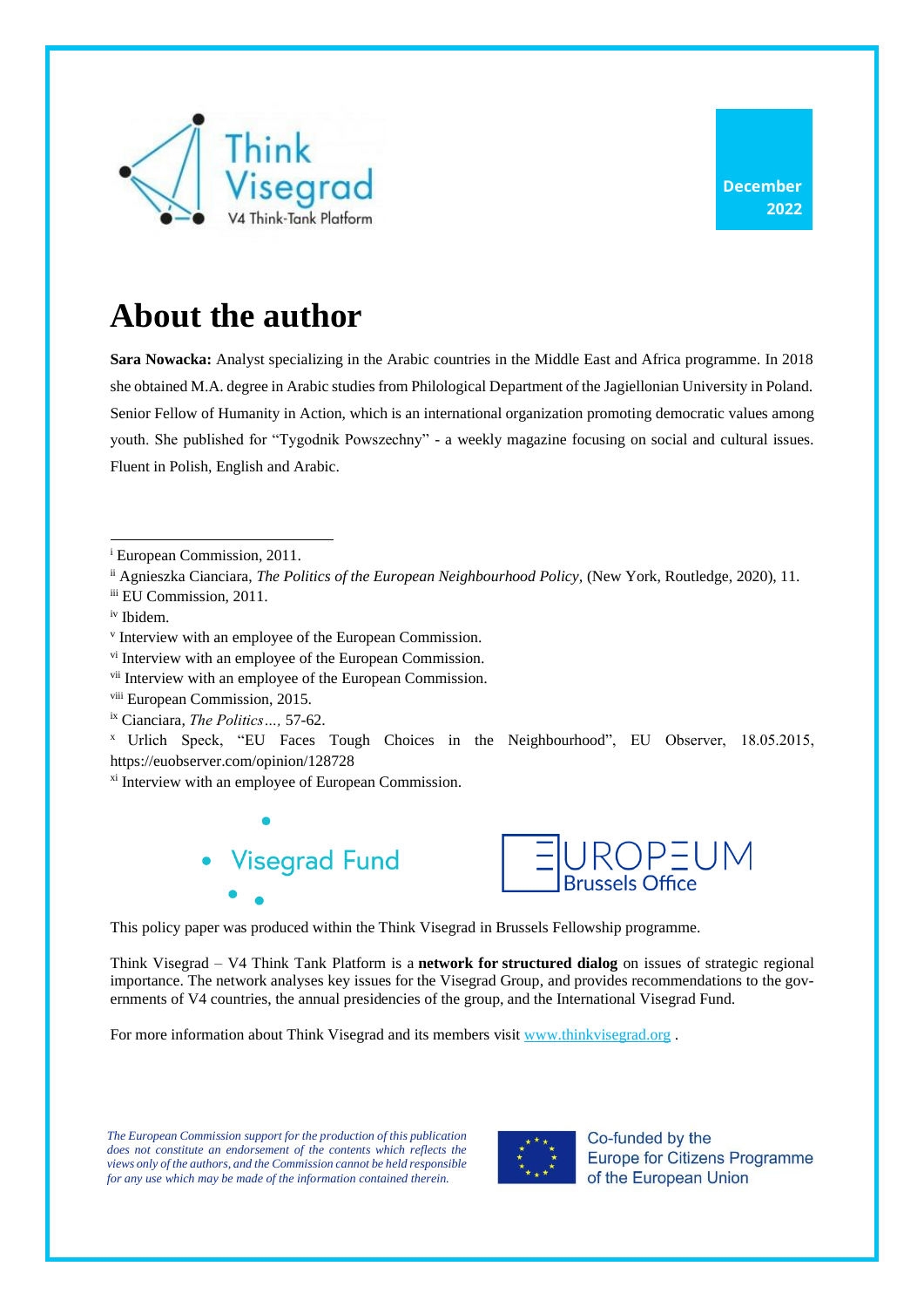



xii European Commission, A new Agenda for the Mediterranean, 9.02.2021.

xiii Elżbieta Kaca, Jakub Benedyczak, Lidia Gibadło et.al., Raport PISM: Wizja rozwoju Partnerstwa Wschodniego po 2020 roku, Polish Institute of International Affairs, 03.2019, 35.

xiv Interview with an employee of the European Commission.

xv Silvia Colombo & Eduard Soler i Lecha, "Europe and the 'New' Middle East Geopolitical shifts and strategic choices", *Journal of Balkan and Near Eastern Studies*, 23(3), 2021, 403-422, https://www.tandfonline.com/doi/pdf/10.1080/19448953.2021.1888246?needAccess=true

xvi Cinzia Bianco, "A Gulf apart: How Europe can gain influence with the Gulf Cooperation Council", ECFR, 25.02.2020,

https://ecfr.eu/publication/a\_gulf\_apart\_how\_europe\_can\_gain\_influence\_with\_gulf\_cooperation\_council/#thegulf-moment-and-the-decline-of-european-influence-in-the-mena-region

xvii Sara Nowacka, "The Development of an EU Strategy for the Persian Gulf", Polish Institute of International Affairs, 06.07.2021, https://www.pism.pl/publications/the-development-of-an-eu-strategy-for-the-persian-gulf xviii Yezid Sayigh, *Owners of the Republic. An Anatomy of Egypt's Military Economy,* (Washington, Carnegie Endowment for International Peace, 2019).

xix Katarzyna Sidło, "The Role of China in the Middle East and North Africa (MENA). Beyond Economic Interests?"EuroMeSCo, 06.2020, https://www.euromesco.net/wp-content/uploads/2020/05/JPS\_The-Role-of-China-in-the-MENA.pdf

xx Interview with Brussels based expert; European Commission Directorate General for Trade.

xxi Interview with Brussels based expert.

xxii Andrea Teti, Pamela Abbott, *Perceptions of the EU in MENA Public Opinion. Arab Transformations Policy Brief 2*, (University of Aberdeen, 2017), 3-4. https://www.researchgate.net/publication/315836881 Perceptions of the EU in MENA Public Opinion Arab \_Transformations\_Policy\_Brief\_2

xxiii Arab Barometer Wave VI, https://www.arabbarometer.org/surveys/covid-19-survey/





This policy paper was produced within the Think Visegrad in Brussels Fellowship programme.

Think Visegrad – V4 Think Tank Platform is a **network for structured dialog** on issues of strategic regional importance. The network analyses key issues for the Visegrad Group, and provides recommendations to the governments of V4 countries, the annual presidencies of the group, and the International Visegrad Fund.

For more information about Think Visegrad and its members visit [www.thinkvisegrad.org](http://www.thinkvisegrad.org/) .

*The European Commission support for the production of this publication does not constitute an endorsement of the contents which reflects the views only of the authors, and the Commission cannot be held responsible for any use which may be made of the information contained therein.*



Co-funded by the **Europe for Citizens Programme** of the European Union